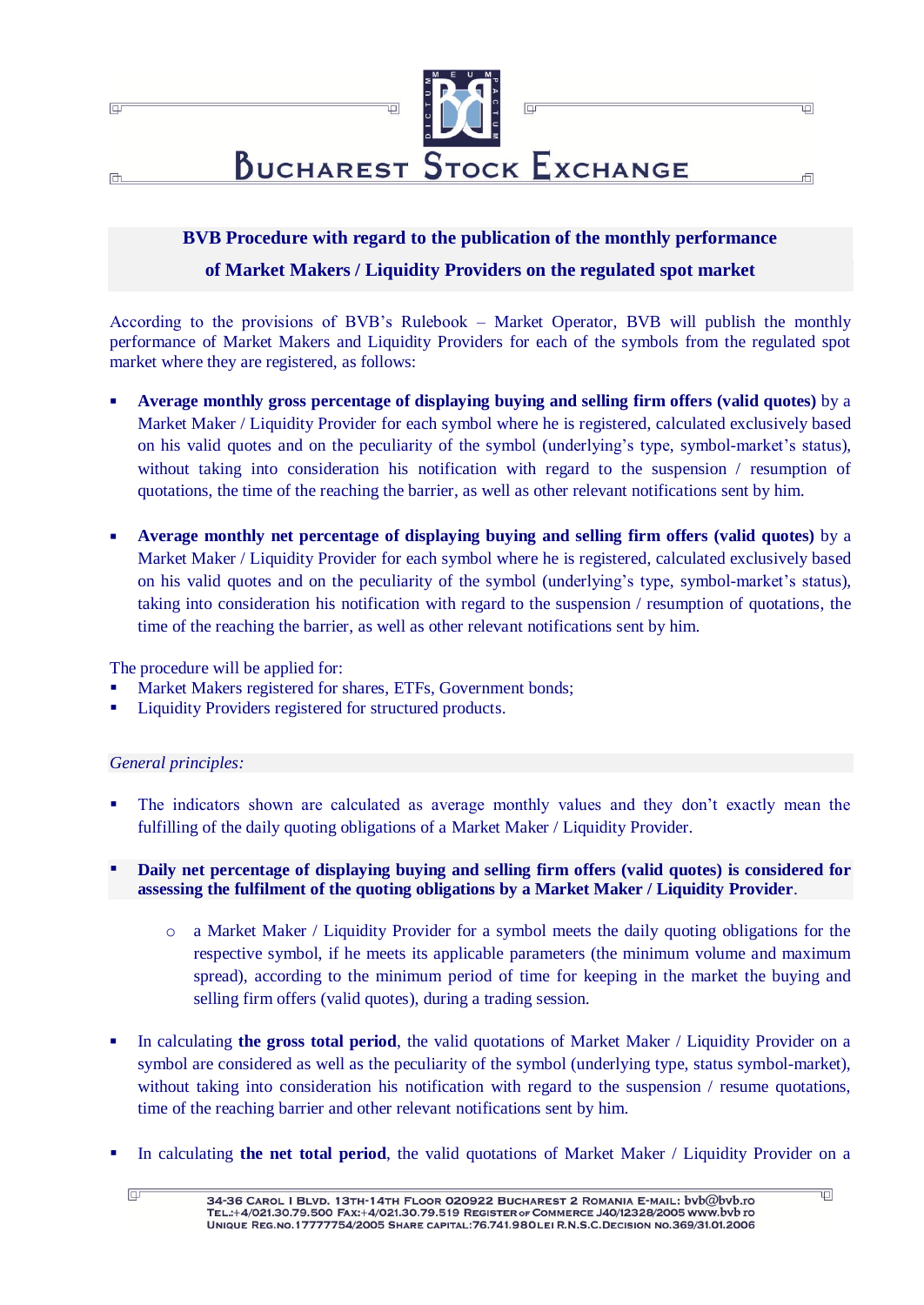symbol are considered as well as the peculiarity of the symbol (underlying type, status symbol-market), taking into consideration his notification with regard to the suspension / resume quotations, time of the reaching barrier and other relevant notifications sent by him.

# **Conditions for determining the gross total period focused on the following:**

- 1. during a trading session, the minimum period of time to keep the buying and selling firm offer (valid quotes) for a symbol is determined by reference to the trading period corresponding to the Continuous state (Open state of the market), where the symbol was available for trading.
- 2. for the structured products having as underlying the Romanian shares, the time limit for monitoring compliance with the quoting obligations is 16:40 Bucharest time (the end of the Open stage for the underlying), based on the notifications sent by the Liquidity Provider.
- 3. when a symbol was suspended for the whole period of the trading session, the respective day will not be taken into account for monitoring.
- 4. when a symbol was partially suspended during the Continuous stage of a trading session, the suspension period will be deducted from the trading period corresponding to the Continuous stage.

# **Conditions for determining the net total period, addition to these gross total, period focused on the following:**

- 1. when a Liquidity Provider is unable to provide quotes for a symbol, then the provisions of the BVB's Rulebook will be applied. Thus, on the basis of notifications from it, his quoting obligations will be suspended for the period notified by him - that will be decreased from the trading period corresponding to the Continuous stage.
- 2. when an issue of structured products (turbo certificate) reaches its "knock-out" price (barrier) on a certain trading session, the monitoring time limit for a symbol will be the time of the barrier's reaching, notified by the Liquidity Provider.

 $\overline{\mathbb{P}}$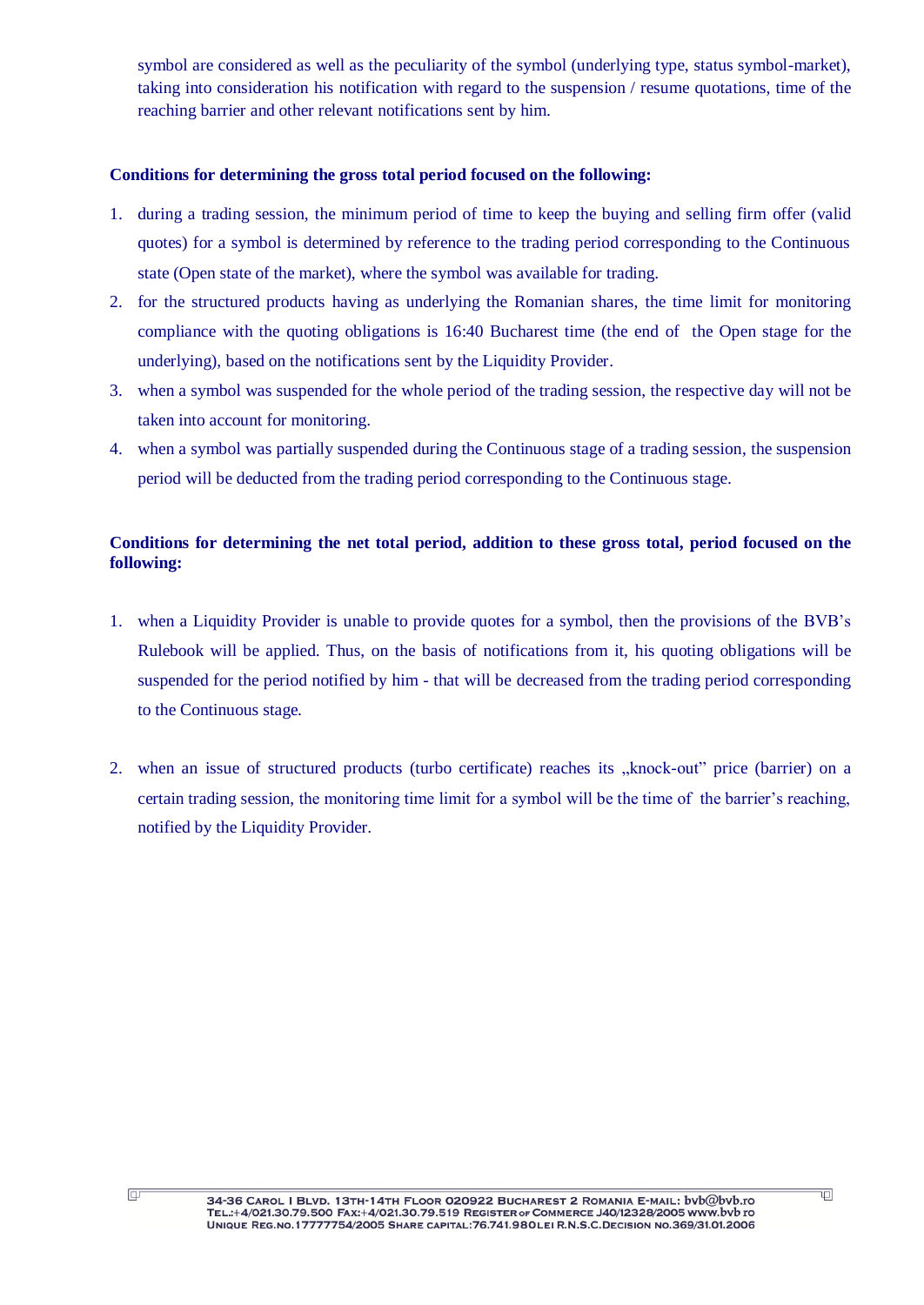## *Formulas*

- **Average monthly gross percentage of displaying buying and selling firm offers (valid quotes) by a Market Maker / Liquidity Provider for a symbol**
- The calculation method for the average monthly gross percentage of displaying buying and selling firm offers (valid quotes) by a Market Maker / Liquidity Provider for a symbol:

**Average monthly gross percentage of displaying buying and selling firm offers (valid quotes) by a Market Maker / Liquidity Provider for a symbol =** 

> $\Sigma$  Daily gross percentage of displaying buying and selling firm quotes (valid quotes) for a symbol by a  $MM$  (LO) on the calendar month

Total number of trading sessions where a symbol is available for trading on the calendar month

#### where:

 $\overline{\mathbb{P}}$ 

 $\circ$   $\Sigma$  Daily gross percentage of displaying buying and selling firm quotes (valid quotes) for a symbol / MM(FL) on the calendar month

= the sum of the daily gross percentage of displaying the buying and selling firm quotes (valid quotes) by a Market Maker (Liquidity Provider) for a symbol, corresponding to each trading session of the respective month where the symbol was available for trading.

 $\circ$  Total number of the trading sessions where a symbol is available for trading **on the calendar month**

 $=$  Total number of the trading sessions / month – Number of sessions where a symbol was suspended on the whole Continuous stage / month

*Note:* A Market Maker hasn't the obligation to provide quotes on the respective symbol for a certain number of trading sessions, according to the parameters applicable to each symbol.

 The calculation method for the daily gross percentage of displaying buying and selling firm offers (valid quotes) by a Market Maker / Liquidity Provider for a symbol:

**Daily gross percentage of displaying buying and selling firm offers (valid quotes) by a Market Maker / Liquidity Provider for a symbol =** 

> Total gross period from the Continuous stage of a trading session where a  $MM(LP)$  shown the valid quotes per a symbol

Total gross period from of the Continuous stage of a trading session where a symbol was available for trading